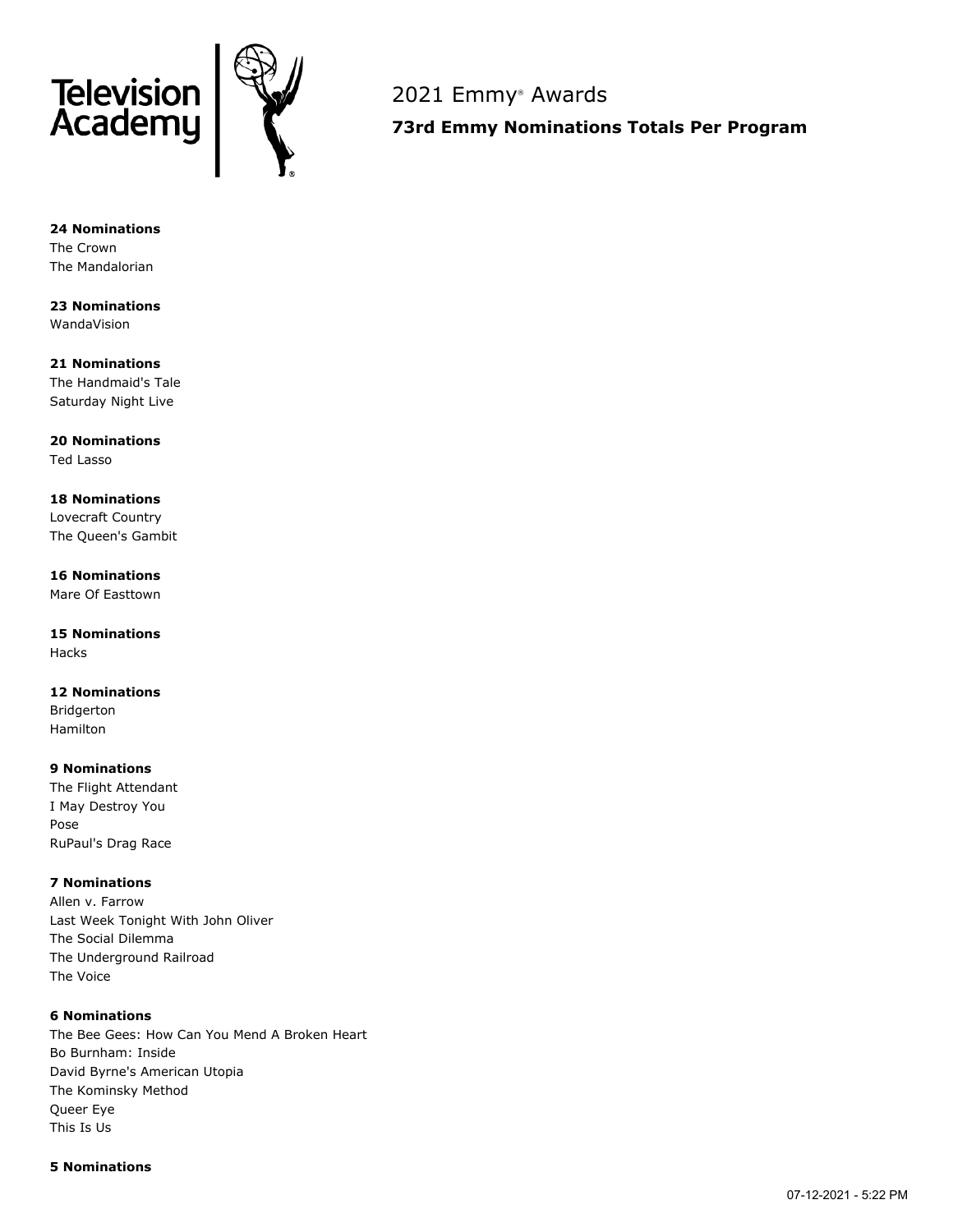A Black Lady Sketch Show black-ish The Boys Dancing With The Stars David Attenborough: A Life On Our Planet The Falcon And The Winter Soldier Halston The Late Show With Stephen Colbert Top Chef Zoey's Extraordinary Playlist

# **4 Nominations**

The Amazing Race Billie Eilish: The World's A Little Blurry Cobra Kai Friends: The Reunion The 63rd Annual Grammy Awards The Oscars Perry Mason Ratched Star Trek: Discovery The Umbrella Academy

# **3 Nominations**

Dick Johnson Is Dead Die Hart 8:46 - Dave Chappelle Euphoria Fargo Genius: Aretha Life Below Zero Mapleworth Murders Mom Pen15 The Pepsi Super Bowl LV Halftime Show Starring The Weeknd The Politician Secrets Of The Whales Shark Tank Stephen Colbert's Election Night 2020: Democracy's Last Stand Building Back America Great Again Better 2020 Tina Tulsa Burning: The 1921 Race Massacre

### **2 Nominations**

America's Got Talent American Masters B Positive Below Deck Big Mouth Boys State Celebrating America - An Inauguration Night Special Central Park City So Real The Conners Deadliest Catch Dolly Parton's Christmas On The Square Emily In Paris Framing Britney Spears (The New York Times Presents) Jimmy Kimmel Live! Legendary Love, Death + Robots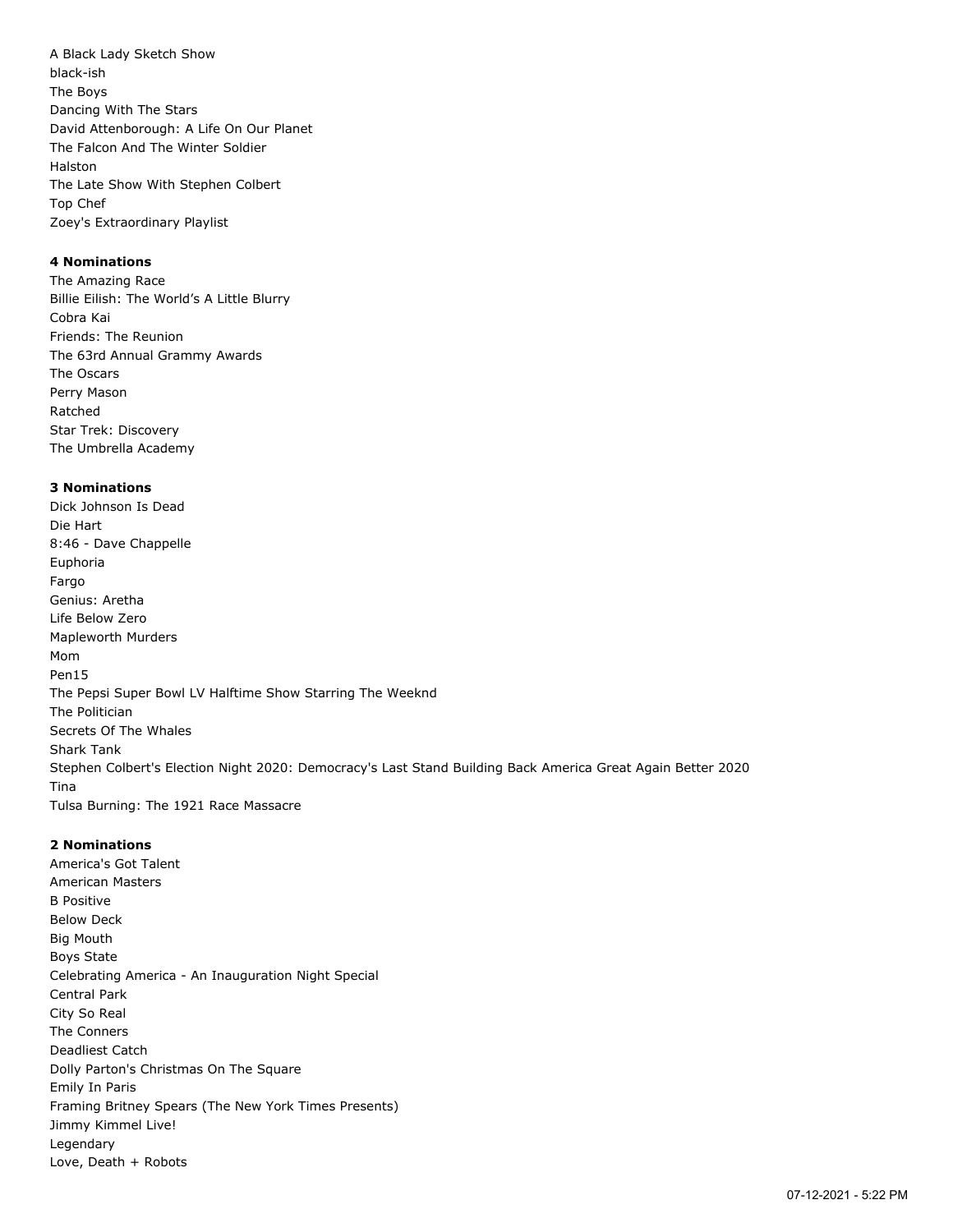The Masked Singer Mythic Quest Nailed It! Oslo Reno 911! RuPaul's Drag Race Untucked Stanley Tucci: Searching For Italy The Undoing A West Wing Special To Benefit When We All Vote

### **1 Nomination**

Airpods Pro — Jump - Apple AirPods Alexa's Body - Amazon Alexa All In: The Fight For Democracy The Amber Ruffin Show Antiques Roadshow Archer Becoming Better | Mamba Forever - Nike Between The World And Me black-ish: Election Special (Part 2) Bob's Burgers Bonding Bruce Springsteen's Letter To You Call Me Kat Carpool Karaoke: The Series Christmas In Rockefeller Center Conan Country Comfort Create Together With Joseph Gordon-Levitt The Daily Show With Trevor Noah The Daily Show With Trevor Noah Presents: Jordan Klepper Fingers The Pulse - Into The MAGAverse The Disney Holiday Singalong Doom Patrol Family Guy Full Frontal With Samantha Bee Presents: Pandemic Video Diaries: Vaxxed And Waxxed Gangs Of London Genndy Tartakovsky's Primal Girls5eva 78th Annual Golden Globe Awards The Good Lord Bird grown-ish The Haunting Of Bly Manor In Treatment Indian Matchmaking Inside COVID19 Inside Pixar It Already Does That - Apple Watch Series 6 John Lewis: Celebrating A Hero Keke Palmer's Turnt Up With The Taylors Kenan Last Man Standing Late Night With Seth Meyers Late Night With Seth Meyers: CORRECTIONS Lincoln: Divided We Stand Lucifer Made For Love Maggie Simpson In: The Force Awakens From Its Nap Man With A Plan Mariah Carey's Magical Christmas Special My Next Guest Needs No Introduction With David Letterman